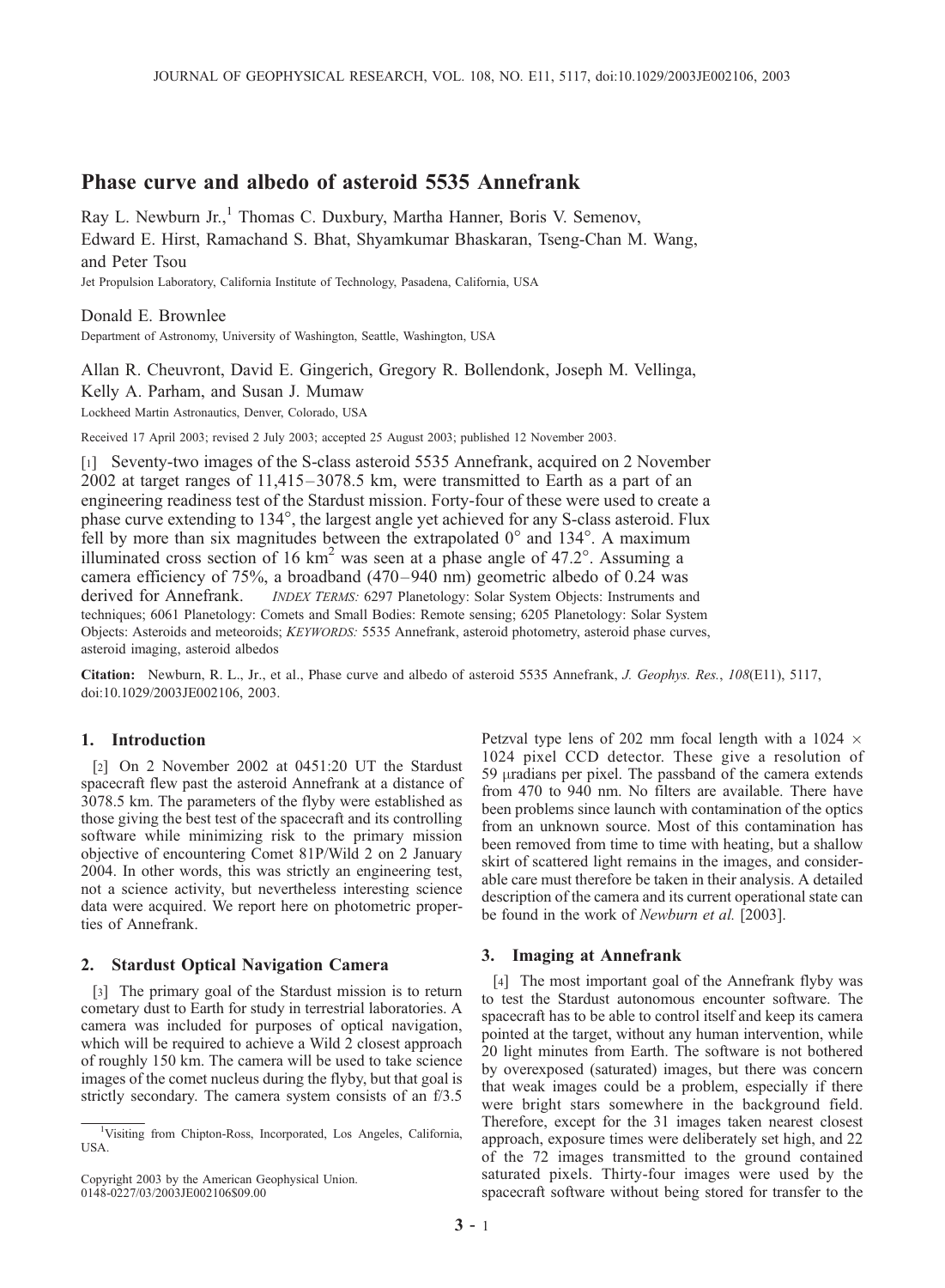| Comments                                             | about 24% on periscope, severe smear<br>about 33% on periscope                                                                                                                                                                  | possibly $2-3%$ on periscope              |                    | severe smear | image very near edge |             | severe smear       | severe smear |           | mage very near edge | image very near edge | image very near edge | image blank except for one cosmic ray hit | severe smear |             |             |             |            | first image with saturation |                      | mage 80% saturated | image >80% saturated | mage $>80\%$ saturated | image $>80\%$ saturated | image $>80\%$ saturated | image $>80\%$ saturated | image $>80\%$ saturated | image $>80\%$ saturated | image $>80\%$ saturated | image $>80\%$ saturated | image $>80\%$ saturated | image >80% saturated | image $>80\%$ saturated | image $>80\%$ saturated | image $>80\%$ saturated | image >80% saturated |
|------------------------------------------------------|---------------------------------------------------------------------------------------------------------------------------------------------------------------------------------------------------------------------------------|-------------------------------------------|--------------------|--------------|----------------------|-------------|--------------------|--------------|-----------|---------------------|----------------------|----------------------|-------------------------------------------|--------------|-------------|-------------|-------------|------------|-----------------------------|----------------------|--------------------|----------------------|------------------------|-------------------------|-------------------------|-------------------------|-------------------------|-------------------------|-------------------------|-------------------------|-------------------------|----------------------|-------------------------|-------------------------|-------------------------|----------------------|
| Calculated<br>Edge, dn<br>Image                      | 573.53                                                                                                                                                                                                                          |                                           | 574.59<br>576.26   | 577.71       |                      |             | 581.245<br>583.879 | 587.654      | 590.521   |                     |                      |                      |                                           | 673.617      | 620.983     | 652.221     | 684.256     | 755.640    |                             |                      |                    |                      |                        |                         |                         |                         |                         |                         |                         |                         |                         |                      |                         |                         |                         |                      |
| Background,<br>Mean<br>đ                             | 560.7                                                                                                                                                                                                                           | 555.8                                     | 554.6              | 554.5        |                      |             | 554.3              | 554.3        | 554.3     |                     |                      |                      |                                           | 553.9        | 553.8       | 553.8       | 553.8       | 553.9      |                             |                      |                    |                      |                        |                         |                         |                         |                         |                         |                         |                         |                         |                      |                         |                         |                         |                      |
| Normalized<br>Integrated,<br>dm/s                    | 2,266,169<br>2,009,414                                                                                                                                                                                                          | 2,225,434                                 | 2,500,333          | 2,672,406    |                      | 3,115,537   | 3,518,140          | 3,877,763    | 4,128,210 |                     |                      |                      |                                           | 0,704,308    | (2,999,443) | 6,879,957   | 21,746,169  | 28,565,916 |                             |                      |                    |                      |                        |                         |                         |                         |                         |                         |                         |                         |                         |                      |                         |                         |                         |                      |
| Uncompressed,<br>Integrated<br>đ                     | 10,717<br>9979                                                                                                                                                                                                                  |                                           | 12,246.5<br>15,806 | 18,889.5     |                      | 26,429      | 32,045.5           | 40,094       | 462,07.5  |                     |                      |                      |                                           | 223,384      | 111,157     | 177,763     | 246,068     | 398,273    |                             |                      |                    |                      |                        |                         |                         |                         |                         |                         |                         |                         |                         |                      |                         |                         |                         |                      |
| Angle,<br>Phase<br>deg                               | 134.6<br>134.0                                                                                                                                                                                                                  | 133.3                                     | 131.8              | 130.9        | 130.1                | 129.1       | 128.0              | 126.7        | 125.4     | 123.9               | 122.2                | 120.3                | 118.2                                     | 115.7        | 113.0       | 109.8       | 106.2       | 102.0      | 97.1                        | 91.6<br>85.3<br>84.8 |                    | 84.2                 |                        |                         | 83.8<br>82.14           |                         |                         |                         |                         |                         |                         |                      |                         |                         |                         |                      |
| Distance to<br>Annefrank,<br>km                      |                                                                                                                                                                                                                                 |                                           |                    |              |                      |             |                    |              |           |                     |                      |                      |                                           |              |             |             |             |            |                             |                      |                    |                      |                        |                         |                         |                         |                         |                         |                         |                         |                         |                      |                         |                         |                         |                      |
| Exposure,<br>ms                                      | అ స్టీ అ స్టీ అ స్టీ అ స్టీ అ స్టీ అ స్టీ ట స్టీ ట స్టీ ట స్టీ ట స్టీ ట స్టీ ట స్టీ ట స్టీ ట స్టీ ట స్టీ ట స్ట<br>అ స్టీ అ స్టీ అ స్టీ అ స్టీ అ స్టీ అ స్టీ ట స్టీ ట స్టీ ట స్టీ ట స్టీ ట స్టీ ట స్టీ ట స్టీ ట స్టీ ట స్టీ ట స్ |                                           |                    |              |                      |             |                    |              |           |                     |                      |                      |                                           |              |             |             |             |            |                             |                      |                    |                      |                        |                         |                         |                         |                         |                         |                         |                         |                         |                      |                         |                         |                         |                      |
| Start Time,<br>$\mathbb{U}\mathbb{T}^a$              | 01.678/                                                                                                                                                                                                                         | 0427:01.682<br>0428:01.682<br>0430:02.963 |                    | 431:02.685   |                      | 0433:02.689 | 0434:02.689        | 0435:02.689  | 02.688    |                     |                      |                      |                                           | 441:02.696   | 0442:02.696 | 0443:02.699 | 0444:02.699 | A45:02.699 |                             |                      |                    |                      |                        |                         |                         |                         |                         |                         |                         |                         |                         |                      |                         |                         |                         |                      |
| $(n0$ <sub>x</sub> $x$ <sub>xae</sub> $01)$<br>Image |                                                                                                                                                                                                                                 |                                           |                    |              |                      |             |                    |              |           |                     |                      | $\overline{401}$     | 404                                       |              |             |             |             |            |                             |                      |                    |                      |                        |                         |                         |                         |                         |                         |                         |                         |                         |                      |                         |                         | <u> 참</u>               |                      |

Table 1. Log of Annefrank Images Taken by Stardust on 2 November 2002 Table 1. Log of Annefrank Images Taken by Stardust on 2 November 2002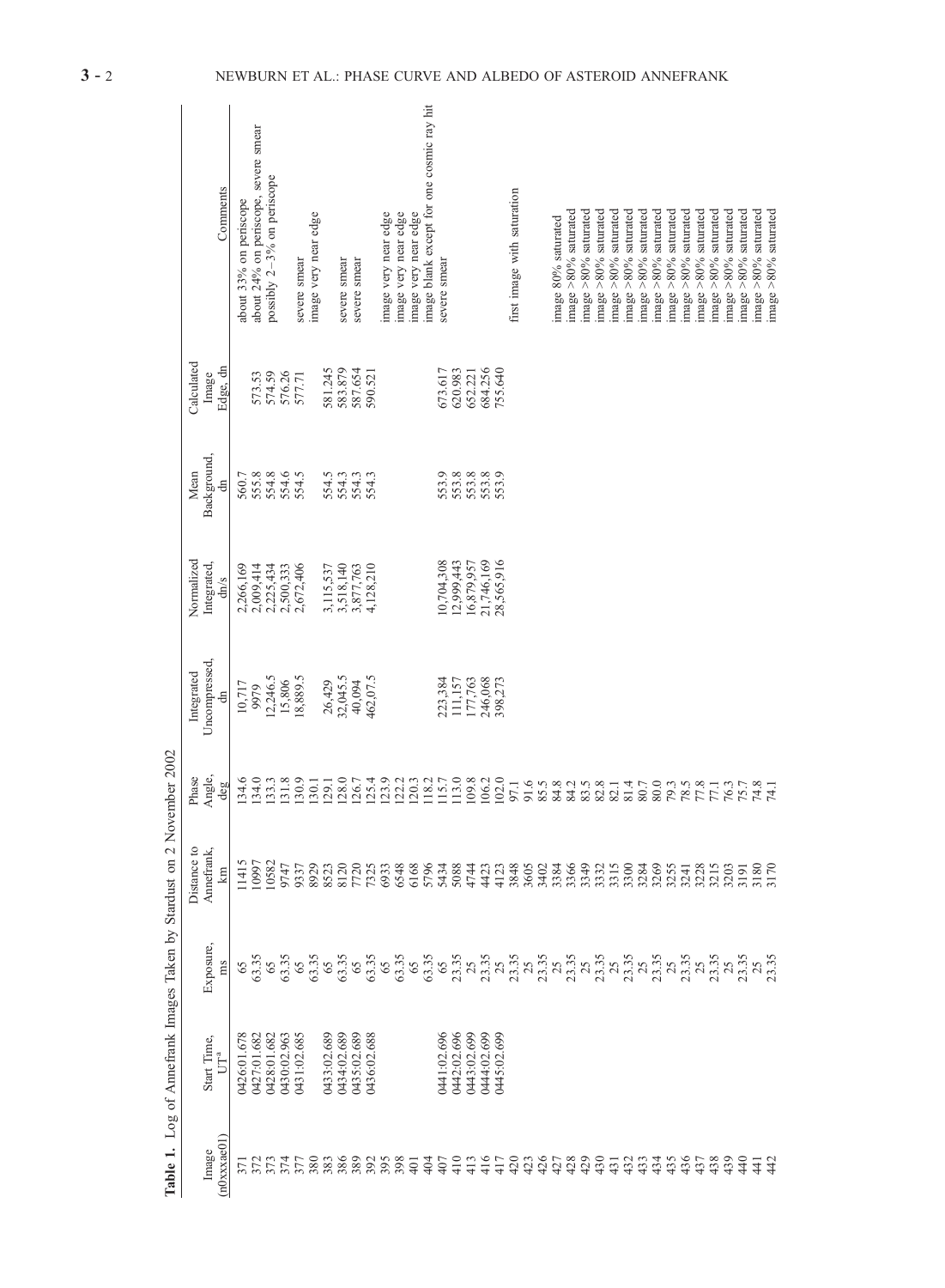| Comments                          | illuminated; image $>80\%$ saturated<br>calculated; image $>80\%$ saturated<br>area, km <sup>2</sup> ; image $>80\%$ saturated                                                                                                                                                                                                                                                                                                                         | 15.7                              | 15.6        | 15.6        | 15.5                       | 15.4                    | 15.4          | 15.3        | 15.3        | 15.2                 | 15.2        | 15.2                 | 15.2        | 15.2                                                                                                                                                                                                                                                                                                              | 15.2               | 15.2        | 15.2        | 15.2        | 15.2                                                  | 15.2        | 15.3        | 15.3        | 15.3        | 15.4             | 15.4        | 15.5        | 15.6             | 15.6                 |             | $15.7$<br>$15.8$<br>$15.9$ |                                     | 6.0         |                  |
|-----------------------------------|--------------------------------------------------------------------------------------------------------------------------------------------------------------------------------------------------------------------------------------------------------------------------------------------------------------------------------------------------------------------------------------------------------------------------------------------------------|-----------------------------------|-------------|-------------|----------------------------|-------------------------|---------------|-------------|-------------|----------------------|-------------|----------------------|-------------|-------------------------------------------------------------------------------------------------------------------------------------------------------------------------------------------------------------------------------------------------------------------------------------------------------------------|--------------------|-------------|-------------|-------------|-------------------------------------------------------|-------------|-------------|-------------|-------------|------------------|-------------|-------------|------------------|----------------------|-------------|----------------------------|-------------------------------------|-------------|------------------|
| Calculated<br>Edge, dn<br>Image   |                                                                                                                                                                                                                                                                                                                                                                                                                                                        | 712.68                            | 792.20      | 719.59      | 802.79<br>727.78<br>812.90 |                         |               | 736.23      | 825.61      | 744.12               | 833.78      | 748.83               | 844.97      | 758.36                                                                                                                                                                                                                                                                                                            | 856.69             | 767.02      | 864.42      |             | 777.11<br>877.30                                      | 784.23      | 885.56      | 787.97      | 897.31      | 792.35           | 906.90      | 796.32      | 915.54           | 803.53               | 924.11      | 809.21<br>930.82           |                                     | 816.34      |                  |
| Background,<br>Mean<br>đ          |                                                                                                                                                                                                                                                                                                                                                                                                                                                        | 552.8                             | 553.2       |             | 553.4                      | 553.0<br>553.1<br>553.0 |               |             | 552.9       | 552.6                | 553.2       |                      |             | 0<br>5333 3533<br>5553 555<br>552                                                                                                                                                                                                                                                                                 |                    |             |             |             | 553.1                                                 | 552.35      |             | 552.2       | 552.8       | 552.3            |             |             | 553.1<br>552.7   | 552.5                |             | 552.1                      | 552.6                               | 551.6       |                  |
| Normalized<br>Integrated,<br>dn/s |                                                                                                                                                                                                                                                                                                                                                                                                                                                        | 94,783,061                        | 98,113,811  | 98,388,127  | 01,846,017                 | 02,869,137              | 05,497,378    | 07,640,494  | 10,277,550  | 12,136,123           | 13,341,617  | 14,779,013           | 17,826,298  | 20,620,597                                                                                                                                                                                                                                                                                                        | 22,746,800         | 26,133,134  | 26,041,300  | 32,636,113  | 31,790,944                                            | 37,620,466  | 35,846,799  | 40,643,440  | 41,618,067  | 44,290,368       | 46,792,642  | 47,992,693  | 51,803,698       | 54,059,192           | 57,057,056  | 59,409,348                 | 61,662,640                          | 66,129,298  |                  |
| Uncompressed<br>Integrated<br>đ   |                                                                                                                                                                                                                                                                                                                                                                                                                                                        | 306,672                           | 476,233     | 321,406.5   | 498,808                    | 338,864.5               | 520,364.5     | 356,877     |             | 54,7469<br>373,711.5 |             | 564,872<br>383,761.5 | 588,749     | 404,079                                                                                                                                                                                                                                                                                                           | 613,734<br>422,546 |             | 630,206.5   | 444,042.5   | 657,672.5                                             | 459,237     | 675,280.5   | 467,202     | 700,335.5   | 476,538.5        | 720,794     | 485,005     | 739,201          | 500,375.5            | 757,481     | 512,494.5                  | 771,795.5                           | 527,699.5   |                  |
| Angle,<br>Phase<br>deg            | 72.5<br>71.8<br>73.3                                                                                                                                                                                                                                                                                                                                                                                                                                   | 71.0                              | 70.2        | 69.4        | 68.6<br>67.8<br>67.1       |                         |               | 66.3        | 65.5        | 64.7                 | 63.9        | 63.1                 | 62.2        | 61.4                                                                                                                                                                                                                                                                                                              |                    |             |             |             | 6<br>6 6 6 6 7 7 8 9 9 9 9<br>6 6 6 6 7 8 9 9 9 9 9 9 |             |             |             |             | $53.6$<br>$51.8$ |             |             | 51.0             | 50.1<br>49.5<br>48.7 |             |                            | 48.1                                | 47.2        |                  |
| Distance to<br>Annefrank,<br>km   | 3160<br>3150<br>3141                                                                                                                                                                                                                                                                                                                                                                                                                                   | 3135<br>3125<br>3111 3100<br>3105 |             |             |                            |                         |               |             | 3090        | 3087                 | 3084        |                      |             | $\begin{smallmatrix} 2082 \\ 3080 \\ 3079 \\ 3079 \\ 3079 \\ 3082 \\ 3083 \\ 3083 \\ 3083 \\ 3083 \\ 3083 \\ 3083 \\ 3083 \\ 3083 \\ 3083 \\ 3083 \\ 3083 \\ 3083 \\ 3083 \\ 3083 \\ 3083 \\ 3083 \\ 3083 \\ 3083 \\ 3083 \\ 3083 \\ 3083 \\ 3083 \\ 3083 \\ 3083 \\ 3083 \\ 3083 \\ 3083 \\ 3083 \\ 3083 \\ 308$ |                    |             |             |             |                                                       |             |             | 3092        | 3096        | 3101             | 3107        |             |                  |                      |             |                            | 3120<br>31213<br>313135<br>31613162 |             |                  |
| Exposure,<br>ms                   | $\mathcal{A}^{(2)}_{\alpha\beta} \mathcal{A}^{(2)}_{\alpha\beta} \mathcal{A}^{(2)}_{\alpha\beta} \mathcal{A}^{(2)}_{\alpha\beta} \mathcal{A}^{(2)}_{\alpha\beta} \mathcal{A}^{(2)}_{\alpha\beta} \mathcal{A}^{(2)}_{\alpha\beta} \mathcal{A}^{(2)}_{\alpha\beta} \mathcal{A}^{(2)}_{\alpha\beta} \mathcal{A}^{(2)}_{\alpha\beta} \mathcal{A}^{(2)}_{\alpha\beta} \mathcal{A}^{(2)}_{\alpha\beta} \mathcal{A}^{(2)}_{\alpha\beta} \mathcal{A}^{(2)}_{\$ |                                   |             |             |                            |                         |               |             |             |                      |             |                      |             |                                                                                                                                                                                                                                                                                                                   |                    |             |             |             |                                                       |             |             |             |             |                  |             |             |                  |                      |             |                            |                                     |             |                  |
| Start Time,<br>$UT^a$             |                                                                                                                                                                                                                                                                                                                                                                                                                                                        | A50:01.710                        | 0450:07.710 | 0450:13.710 | 0450:19.710                | 0450:25.710             | 0450:31.710   | 0450:37.710 | 0450:43.710 | 0450:49.710          | 0450:55.710 | 0451:01.710          | 0451:07.710 | 0451:13.710                                                                                                                                                                                                                                                                                                       | 0451:19.710        | 0451:25.710 | 0451:31.710 | 0451:37.710 | 0451:43.710                                           | 0451:49.710 | 0451:55.710 | 0452:01.714 | 0452:07.714 | 0452:13.714      | 0452:19.718 | 0452:25.714 | 0452:31.714      | 0452:37.714          | 0452:43.718 | 0452:49.718                | 0452:55.714                         | 0453:01.714 |                  |
| $n0$ x $x$ $a$ $e$ $01$<br>Image  | 43<br>$\frac{4}{4}$<br>45                                                                                                                                                                                                                                                                                                                                                                                                                              | 46                                | <b>はまま</b>  |             |                            | 450                     | $\frac{5}{4}$ |             | 453         | 454                  | 455         | 456                  |             | $57890$<br>$4449$                                                                                                                                                                                                                                                                                                 |                    |             | 461         | 462         | 463                                                   | 464         | 465         | 466         | 467         | 468              | 469         | 470         | $\overline{471}$ |                      |             | 4444<br>4544               |                                     | 476         | $a_4$ hrs + m&s. |

Table 1. (continued)

Table 1. (continued)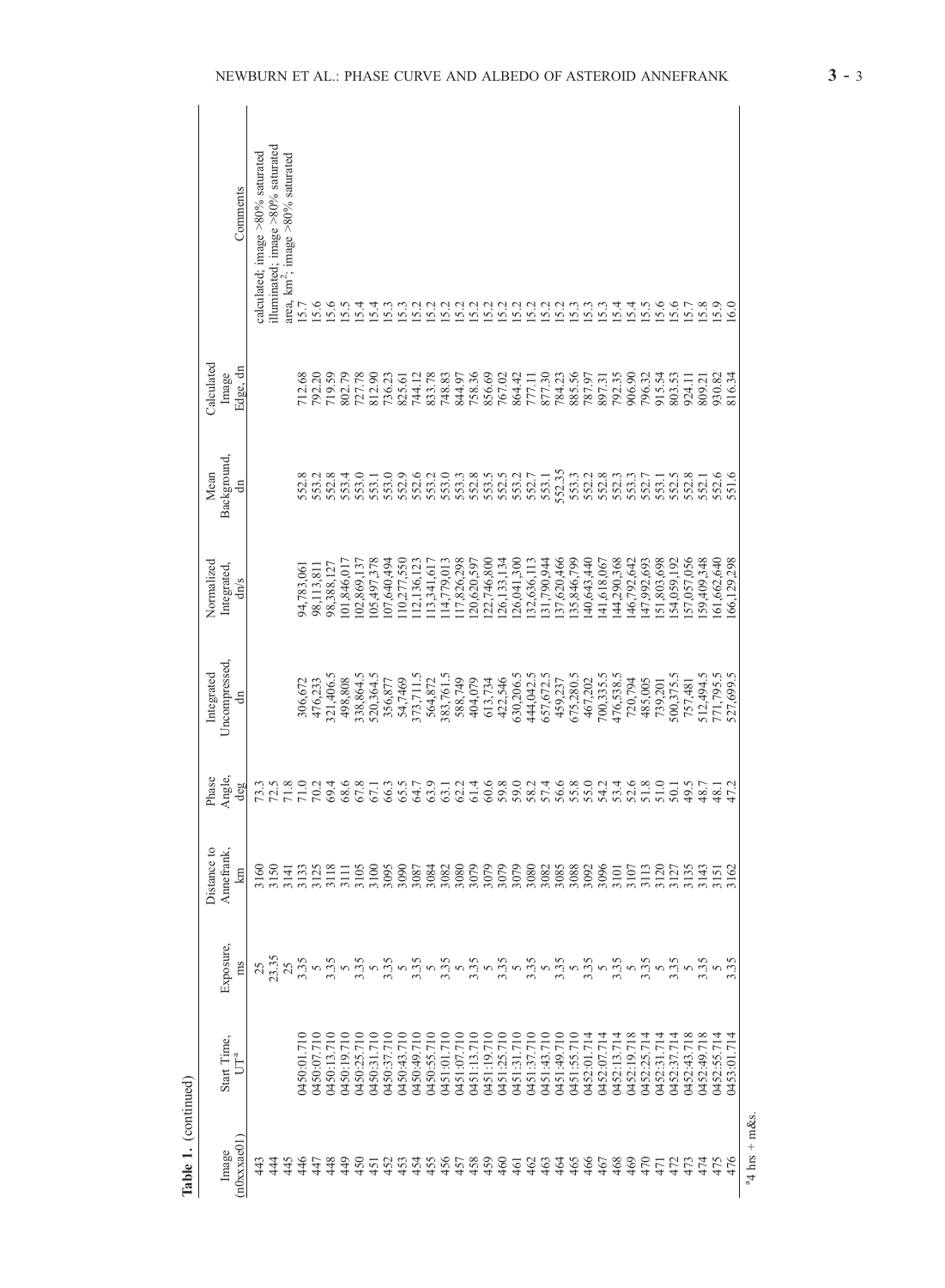

Figure 1. Six Annefrank images. From the upper left the images are numbers 401, 420, 454, 459, 464, and 474.

ground, hence the ''missing'' image numbers in Table 1, which lists every image actually transmitted to the ground. Memory capacity was not adequate to retain more than 72 images. Four images, taken before the software ''locked'' the spacecraft onto Annefrank and moved the asteroid to the center of the frame, were too near the edge of the field for good photometry. One image was lost, as expected, while the software was filtering the early data to provide proper locking coordinates. Four images were smeared due to inadequate settling time before long exposures. These can still be used for a measure of total image brightness. The flyby was totally successful in its major goal of uncovering potential problems before encountering P/ Wild 2. Six of the images, in a processed form, are shown in Figure 1. The individual pixels become obvious near the edges where low-light-level pixels have been discarded to remove the scattered light halo. This process, when coupled with the low contrast caused by compression, also introduces some linear artifacts.

#### 4. Image Processing

[5] A subimage pixel map,  $100 \times 100$  pixels, was extracted from each image. The compressed data, which are nonlinear, were converted to the midpoint of their uncompressed equivalents, using a lookup function. A background was determined for each image from 1000 pixels well clear of the image. (This individual treatment was necessary, because the bias, which constitutes most of the background, decreases with camera use as the temperature of the electronics increases.) The background was subtracted from all 10,000 pixels in each subimage and these were then summed to give a measure of the total light from the asteroid, needed to determine the phase curve.

[6] Profiles were also run on each image in perpendicular directions in order to separate the true edge from the scattered light halo. It was assumed that extrapolation of the slope of the profiles above the halo to the background level gave a suitable measure of the edge location. A vertical profile across the middle of image 459 is shown in Figure 2.

[7] As might be expected, the brighter the asteroid image, the larger and brighter the scattered light halo. The slopes in Figure 2, for example, suggest the true limbs of the asteroid lie near pixels 41 and 59 and have a brightness of 900 dn. A least squares fit was made to the digital numbers (dn) at three or more apparent limb locations of each image, determined from two or more profiles, to the previously measured total brightness of those images. (The terminators were not used.) Since determinations from individual profiles tended to be somewhat subjective, the limb dn level for each image was therefore taken to correspond to the measured total image brightness in the least squares fit. An Excel countif function then was used to count the number of pixels brighter than that limb dn level to give a measure of the actual illuminated area for each image. This worked well for the brighter and larger images, but the earlier images contain so few pixels that their illuminated area is poorly determined.

[8] The final factor to be considered in attempting quantitative photometry is the absolute sensitivity of the camera. This was carefully measured for each pixel in the laboratory before launch, but the contamination that has plagued the camera from time to time has made these calibrations of limited value. A heating of the CCD to just above  $0^{\circ}$ C was carried out shortly before the Annefrank encounter. A few images of four stars taken shortly after the heating suggest that the Annefrank sensitivity is about 75% of that in the laboratory. This is based upon the dn level the stars should have had, given their spectral type, spectral class, parallax,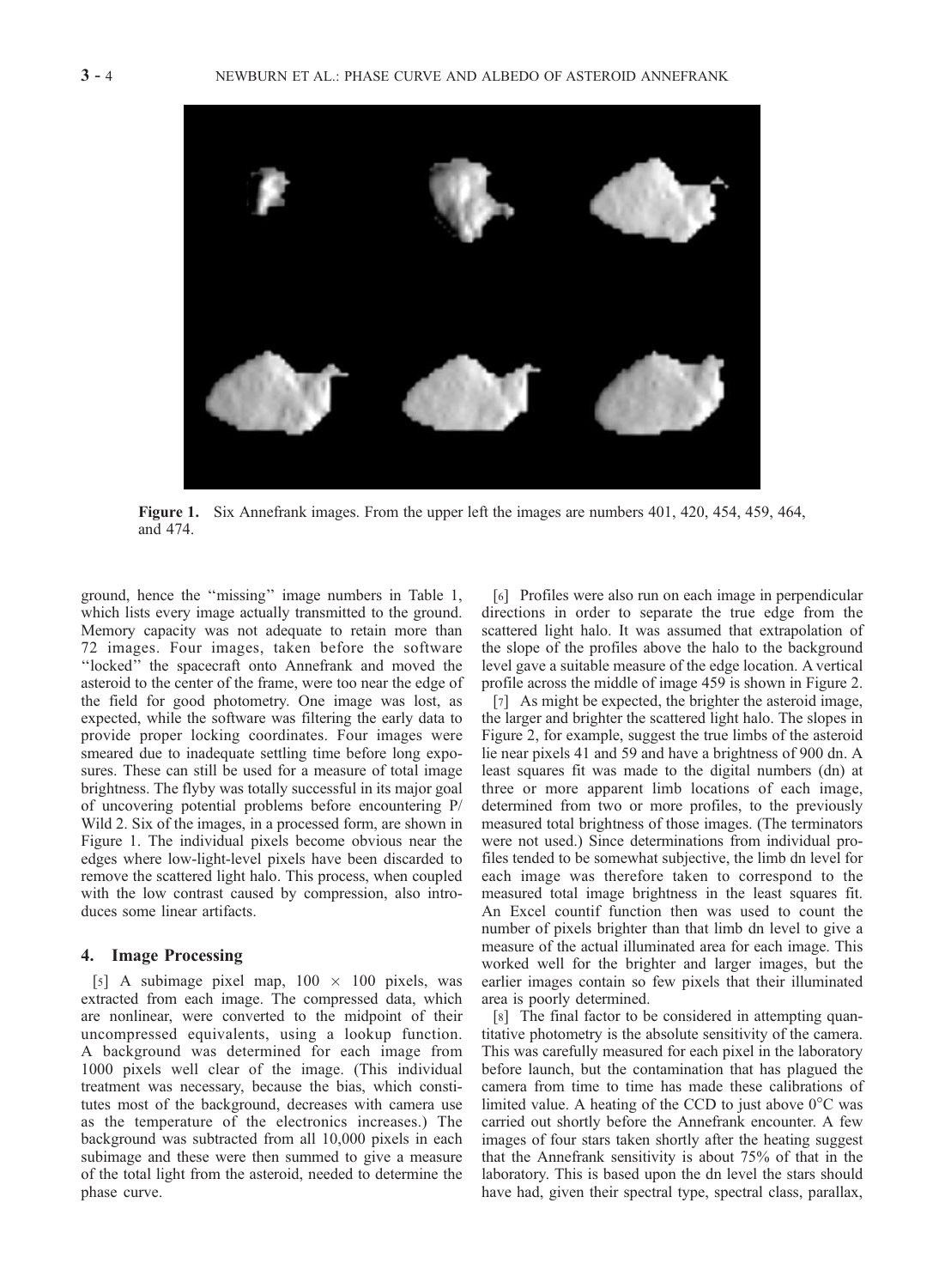

Figure 2. Profile of image 459 at column AV.

and V magnitude as given in the SIMBAD database. Additional images to improve this number are not yet available. The compressed background of the small subimages near the center of the field is quite constant, so the relative photometry of the camera is good, but the absolute calibration is quite suspect at this time.

#### 5. Phase Curve

[9] The uncompressed and bias subtracted pixel brightness numbers can simply be summed to get a measure of the total flux in relative (dn) units. The total flux was then normalized to the distance of closest approach. Plotted against the phase angle, these give us a relative phase curve for Annefrank from  $47^\circ$  to  $134^\circ$ . Only one other asteroid, 253 Mathilde, a C-class, has ever been observed at phase angles larger than about  $100^\circ$ . Virtually all asteroid phase curves are nearly linear at small phase angles when plotted in semilog (magnitude versus angle) space, except for an opposition brightening [Bowell et al., 1989]. Our Annefrank data were therefore extrapolated to zero phase with a 0.023 magnitudes per degree phase coefficient, the slope of our own data near  $50^{\circ}$ , and an 0.35 magnitude opposition effect. A point was arbitrarily interpolated at  $90^\circ$ . The resulting curve, produced by an ''Excel'' graphing program is shown as Figure 3. Observations by P. Weissman et al. (personal communication, 1999) and by R. Binzel (personal communication, 2000) suggest that Annefrank is an S-class asteroid and a slow rotator. All Stardust observations were taken in a 27 minute period, so clearly this curve is simply a curve at a particular rotational phase. (e.g., Annefrank's orientation was essentially fixed relative to the Sun.) The changing aspect of the asteroid in the images is due solely to the motion of the spacecraft past it. Whole disk photometry of the S-class asteroid 951 Gaspra acquired by the Galileo spacecraft showed a slightly larger phase coefficient (0.027) [Helfenstein et al., 1994], while photometry of 433 Eros by NEAR showed a smaller value of 0.018 [Domingue et al.,

2002], but the latter required use of ground-based data for the smaller angles. Data have been reported only to  $60^{\circ}$  for Gaspra [Helfenstein et al., 1994], 30° for Ida [Helfenstein et al., 1996], and 90 $^{\circ}$  for Eros [Domingue et al., 2002]. NEAR did acquire a data point at 136° for the C-class asteroid 253 Mathilde [Clark et al., 1999]. Mathilde had a geometric albedo of only 0.047 (at 700 nm) but showed a steep drop in its phase curve similar to Annefrank [Clark et al., 1999].

[10] The change in illuminated area alone, assuming a circular profile [phase =  $0.5(1 + \cos \alpha)$ , where  $\alpha$  is the phase angle], would have reduced the flux by only 1.87 magnitudes at  $130^{\circ}$  and 2.935 magnitudes at  $150^{\circ}$  relative to zero phase. The accompanying study (T. C. Duxbury et al., Size, shape, and spin state of mainbelt asteroid Annefrank, submitted to Journal of Geophysical Research, 2003) shows that the shape of Annefrank is certainly irregular and elongated, but the fractional change in illuminated area is not grossly different from that expected for a sphere. Clearly Annefrank is NOT a Lambert surface. It shows a drop of 5.7 magnitudes at  $130^\circ$ . This sharp drop in magnitude with increasing phase must be caused by some combination of changing cross section, shadowing, and a steep scattering law.

## 6. Albedo

[11] The Sun at 1 AU would present a value of 2.8808  $\times$  $10^{16}$  dn/s on the Stardust camera as it stood in the laboratory before launch. The measured illuminated area of the best images taken near closest approach to Annefrank is given in Table 1. There is a general trend showing increasing illuminated area as the phase decreases, but there are random fluctuations due largely to the poor photometric resolution of the compressed data. A compressed dn level might actually lie anywhere in a range of 14 uncompressed dn at the dn levels near image edges. Assuming the camera to be working at 75% of its laboratory level, as suggested by the few data taken immediately before the Annefrank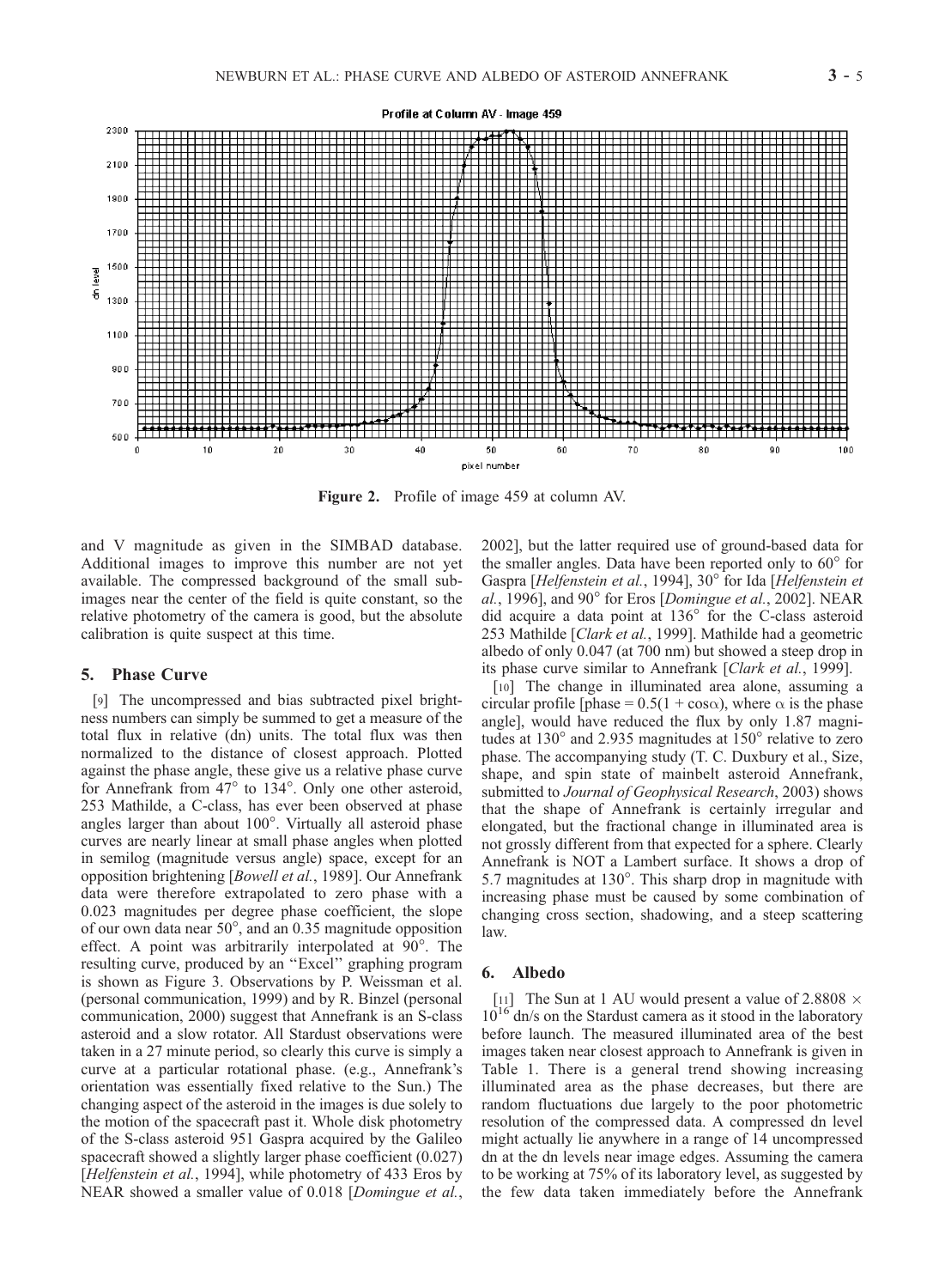

**Phase Curve** 

Figure 3. The Annefrank phase curve, normalized to closest approach.

encounter, the mean geometric albedo calculated for the measured data is 0.24. This was the mean value determined for all of the cross sections from  $71^{\circ}$  to  $47^{\circ}$  phase angle. If the camera were working at the laboratory level, these data would give an albedo value of 0.18. For comparison, the clear filter used by Galileo gave a result for the geometric albedo of Gaspra of 0.24 [Helfenstein et al., 1994]. Integrated disk photometry of Eros by NEAR at 550 nm gave an albedo of 0.29 [Domingue et al., 2002], while that for 243 Ida determined by Galileo was 0.206 [Helfenstein et al., 1996]. Further checks of camera sensitivity, if made not too far in time from the Annefrank encounter, should improve our albedo value.

[12] The illuminated surface area determinations are independent of the camera sensitivity, however, and these will not change. A  $16 \text{ km}^2$  illuminated ellipse seen broadside with two to one axial ratio would have radii of 1.6 and 3.2 km. Data from Hicks and Weissman [Bowell et al., 1989] at a phase angle of 9.5° show a smaller illuminated cross section of 11.7 km<sup>2</sup>, assuming 0.24 albedo, suggesting that the largest cross section of Annefrank was included in our best data. The data at the largest phase angles are difficult to interpret with any accuracy. The images consist of only a few pixels, so the areas are poorly determined and so are the total light levels, simply because of the large quantized steps in the data.

## 7. The Future

[13] These data will soon be available from the Planetary Data System. All images listed in the table will be included. Even images with some saturation can be useful for purposes such as study of areas near the limb where light levels are intrinsically low. Any further calibrations will also appear there. Anyone wishing to use the data should be very conscious of the presence of substantial scattered light and of the nonlinear nature of the dn values presented by the square root data compressor.

[14] **Acknowledgments.** We thank Mike Hicks, Paul Weissman, and Rick Binzel for their support of Stardust and for supplying observations to the Stardust project before their publication. All of the data used in this study are the result of dedicated efforts by the Stardust flight team at Lockheed Martin Astronautics and at the Jet Propulsion Laboratory of the California Institute of Technology. The Annefrank flyby was not a part of the nominal mission and was authorized very shortly before the event. We also wish to thank Mike A'Hearn and an anonymous reviewer for suggestions improving the clarity and accuracy of the paper. The analyses presented here were produced at the Jet Propulsion Laboratory, California Institute of Technology under contract to the National Aeronautics and Space Administration and sponsored by the Discovery Program.

#### References

- Bowell, E., B. Hapke, D. Domingue, K. Lumme, J. Peltoniemi, and A. W. Harris, Application of photometric models to asteroids, in Asteroids II, pp. 524 – 556, Univ. of Arizona Press, Tucson, 1989.
- Clark, B. E., et al., NEAR photometry of asteroid 253 Mathilde, Icarus, 140, 53 – 65, 1999.
- Domingue, D. L., et al., Disk-integrated photometry of 433 Eros, Icarus, 155, 205 – 219, 2002.
- Helfenstein, P., et al., Galileo photometry of asteroid 951 Gaspra, Icarus,  $107, 37 - 60, 1994$
- Helfenstein, P., et al., Galileo photometry of asteroid 243 Ida, Icarus, 120,  $48 - 65$ , 1996.
- Newburn, R. L., Jr., S. Bhaskaran, T. C. Duxbury, G. Fraschetti, T. Radey, and M. Schwochert, Stardust Imaging Camera, J. Geo-